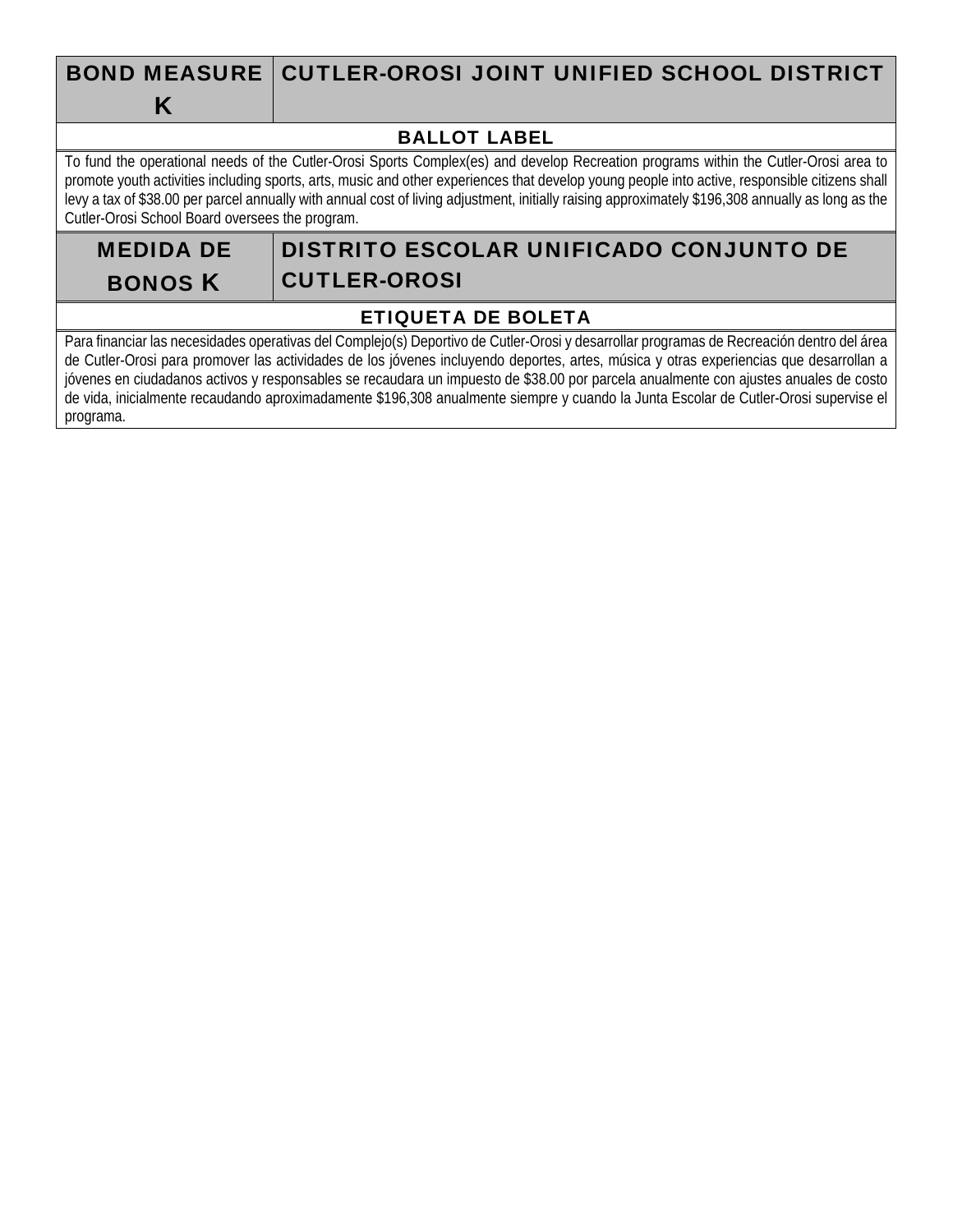MEASURE K

# CUTLER-OROSI JOINT UNIFIED SCHOOL DISTRICT

### IMPARTIAL ANALYSIS

BY DEANNE H. PETERSON, TULARE COUNTY COUNSEL

s/ Barbara Booth Grunwald, Deputy County Counsel

The governing board of the Cutler-Orosi Joint Unified School District has placed this special tax measure on the ballot.

If this measure is approved, the District will be authorized to levy a qualified special tax, pursuant to Government Code section 50079 and section 4 of Article XIIIA of the California Constitution, in the amount of thirty-eight dollars (\$38.00) per parcel (adjusted annually by the California Consumer Price Index, calculated by the state Department of Industrial Relations), on all nonexempt parcels of real property within the District's boundaries. The stated purposes of the special tax are to raise money for the operational costs of the District's sports complexes and to establish recreation programs for the youth within the District.

If this measure is approved, the District must satisfy the accountability and reporting requirements of sections 50075.1 and 50075.3 of the Government Code. The proceeds from the special tax will be placed in a separate account, and may only be applied to the specific purposes set out in the full text of the ballot measure. The tax will continue until the District governing board determines to terminate the levy.

This measure makes no change to existing law. The electors entitled to vote on this measure are the registered voters within the boundaries of the District. If the measure is not approved by at least two-thirds of the voters casting votes on the measure, the measure will fail and the qualified special tax will not be levied.

A "yes" vote on this measure means that the taxes on each non-exempt parcel in the District will go up by \$38 per year, plus inflation, in order to fund the stated purposes of the tax.

A "no" vote on this measure means that the taxes on each non-exempt parcel in the District will not be affected by this measure, and the stated purposes will not receive funding.



# DISTRITO ESCOLAR UNIFICADO CONJUNTO DE CUTLER-OROSI

### ANÁLISIS IMPARCIAL

POR DEANNE H. PETERSON, ASESORA DEL CONDADO DE TULARE f/ Barbara Booth Grunwald, Asesora Adjunta del Condado

La junta directiva del Distrito Escolar Unificado Conjunto de Cutler-Orosi ha colocado esta medida de impuestos especial en la boleta.

Si se aprueba esta medida, el Distrito estará autorizado a cobrar un impuesto especial calificado, de acuerdo con la sección 50079 del Código de Gobierno y la sección 4 del Artículo XIIIA de la Constitución de California, por un monto de treinta y ocho dólares (\$38.00) por parcela (ajustándose anualmente de acuerdo al Índice de precios al consumidor de California, calculado por el Departamento de Relaciones Industriales del estado), en todas las parcelas no exentas de bienes inmuebles dentro de los límites del Distrito. Los propósitos declarados del impuesto especial son recaudar dinero para los costos operativos de los complejos deportivos del Distrito y establecer programas de recreación para los jóvenes dentro del Distrito.

Si esta medida se aprueba, el Distrito debe cumplir con los requisitos en materia de rendición de cuentas y de información de las secciones 50075.1 y 50075.3 del Código del Gobierno. La recaudación del impuesto especial se depositará en una cuenta separada y solo podrá aplicarse para los fines específicos establecidos en el texto completo de la medida en la boleta. El impuesto continuará hasta que la junta directiva del Distrito decida finalizar el gravamen.

Esta medida no modifica las leyes actuales. Los electores con derecho a votar esta medida son los votantes registrados que se encuentran dentro de los límites del Distrito. Si la medida no se aprueba por un mínimo de dos tercios del total de los votos emitidos, la medida no pasará y el impuesto especial calificado no se gravará.

Un voto "sí" en esta medida significa que los impuestos sobre cada parcela no exenta en el Distrito aumentarán \$38 por año, más la inflación, para financiar los propósitos declarados del impuesto.

Un voto "no" en esta medida significa que los impuestos sobre cada parcela no exenta en el Distrito no se verán afectados por esta medida y que los propósitos establecidos no recibirán fondos.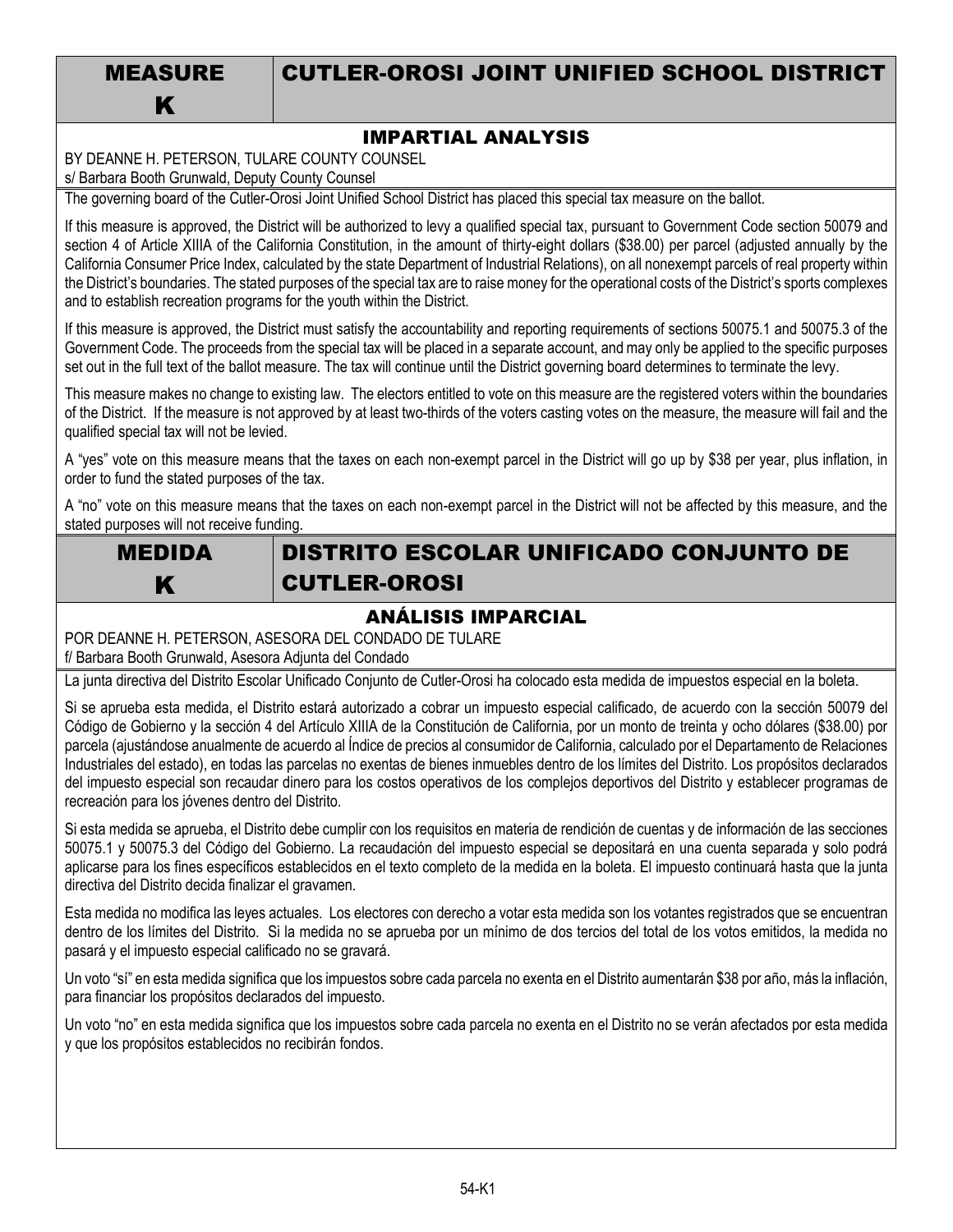|  | <b>MEASURE</b> |  |  |
|--|----------------|--|--|
|  | К              |  |  |

# CUTLER-OROSI JOINT UNIFIED SCHOOL DISTRICT

### FULL TEXT

#### Sport Complex(es) upkeep and Recreational Programs for Youth

To fund the operational needs of the Cutler-Orosi Sports Complex(es), develop Recreation programs within the Cutler-Orosi area to promote youth activities including sports, arts, music, and other experiences that develop young people into active, responsible citizens, shall Cutler-Orosi Joint Unified School District levy a tax of \$38.00 per parcel annually with annual cost of living adjustment, initially raising approximately \$196,308 annually, so long as the Cutler-Orosi School Board oversees the program and uses all proceeds to directly support the Cutler-Orosi Joint Unified Sport Complex(es) and the recreation programs.

#### **PARCEL TAX AUTHORIZATION**

By approval of this proposition by at least two-thirds (2/3) of the registered voters voting on the proposition, the District will be authorized to levy a qualified special tax of \$38.00 with annual cost of living adjustments per parcel for the projects listed in the Project List described below, subject to all the accountability requirements specified below.

#### **ACCOUNTABILITY REQUIREMENTS**

The provisions in this section are specifically included in this proposition in order that the voters and taxpayers in the District may be assured that their money will be spent wisely. As required by the laws of the State of California, the proceeds of the qualified special tax will be deposited into a special account established by the District and will be applied only to the specific purposes identified below. The District has covenanted to file with its governing board each year a report stating the amount of the funds collected and expended and the status of any project authorized to be funded.

#### **PROJECT LIST**

The Project List shown below is a part of the ballot proposition and must be reproduced in any official document required to contain the full statement of the proposition.

The proceeds of the parcel tax will be expended on the following projects. The specific projects which are described below include all related and incidental costs.

- 1. Hire staff to maintain and operate the Sports Complex(es).
- 2. Pay for utilities in support of the Sports Complex(es).
- 3. Purchase equipment for the operation of youth programs and sports.
- 4. Pay transportation costs associated with programs.
- 5. Purchase necessary equipment and supplies to manage and operate the Sports Complex(es) and recreational programs.

| <b>MEASURE</b>                               | <b>CUTLER-OROSI JOINT UNIFIED SCHOOL DISTRICT</b> |  |  |  |  |
|----------------------------------------------|---------------------------------------------------|--|--|--|--|
|                                              |                                                   |  |  |  |  |
| <b>AUTHORIZED CONSUMER PRICE INDEX (CPI)</b> |                                                   |  |  |  |  |

10/28/2019

To: Tulare County Elections, Fresno County Elections

Subj: Consumer index for the purposed parcel tax measure on the March 3rd 2020 election

Cutler-Orosi Joint Unified School District has chosen to use the California Consumer Price Index, produced by the State of California, Department of Industrial Relations, for the purpose to adjust for the yearly inflationary adjustment on the purposed parcel tax.

If you have any further questions, please contact my office at (559) 528-4763.

Sincerely,

Yolanda Valdez Superintendent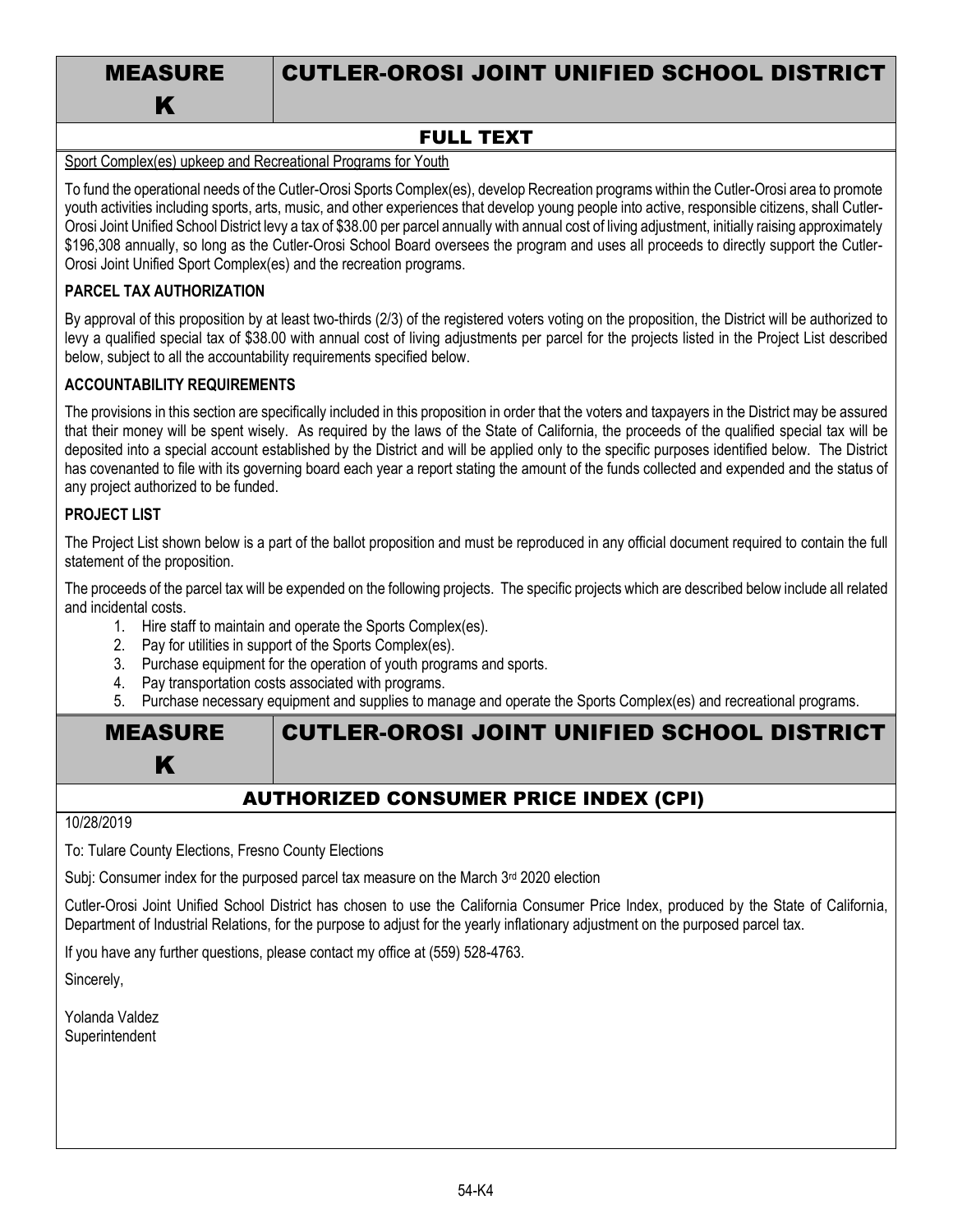MEDIDA K

# DISTRITO ESCOLAR UNIFICADO CONJUNTO DE CUTLER-OROSI

### TEXTO COMPLETO

Mantenimiento de Complejo(s) Deportivos y programas recreativos para jóvenes

Para financiar las necesidades operativas de los Complejo(s) Deportivos de Cutler-Orosi y desarrollar programas recreativos dentro del área Cutler-Orosi para promover actividades juveniles incluyendo deportes, artes, música y otras experiencias que desarrollan a jóvenes en ciudadanos activos y responsables, el Distrito Escolar Unificado Conjunto de Cutler-Orosi debería recaudar un impuesto de \$38.00 por parcela anualmente, con ajustes anuales de costo de vida, inicialmente recaudando aproximadamente \$196,308 anualmente, siempre y cuando la Junta Escolar de Cutler-Orosi supervise el programa y use todas la ganancias para directamente apoyar a los Complejo(s) Deportivos de Culter-Orosi y programas recreacionales.

#### **AUTORIZACIÓN DEL IMPUESTO A LAS PARCELAS**

Con la aprobación de esta propuesta por parte de al menos dos tercios (2/3) de los votantes registrados que voten en la propuesta, el Distrito será autorizado para recaudar un impuesto especial calificado de \$38.00 con ajustes anuales de costo de vida por parcela para los proyectos listados en la Lista de Proyectos descrito a continuación, sujeto a todos los requisitos de responsabilidad especificados a continuación.

#### **REQUISITOS DE RESPONSABILIDAD**

Las provisiones en esta sección se incluyen específicamente en esta propuesta a fin de que los votantes y los contribuyentes del Distrito puedan tener la garantía de que su dinero se gastara sabiamente. Como es requerido a las leyes del Estado de California, la ganancia del impuesto especial calificado se depositará en una cuenta especial establecida por el Distrito y se aplicará solo a los fines específicos identifica a continuación. El Distrito ha convenido para archivar con la Junta Directiva un informe cada año declarando los montos de los fondos que se recaudaron y gastaron, y el estado de cualquier proyecto autorizado para ser financiado.

#### **LISTA DE PROYECTOS**

La Lista de proyectos que se muestra a continuación es parte de la propuesta de la boleta y se debe reproducir en cualquier documento oficial que requiere la declaración completa de la propuesta.

La ganancia del impuesto a las parcelas se gastará en los siguientes proyectos. Los proyectos específicos que se describen a continuación incluyen todos los costos relacionados e incidentales.

- 1. Contratar personal para mantener y operar los complejo(s) deportivos.
- 2. Pagar los servicios públicos para apoyar a los complejo(s) deportivos.
- 3. Comprar equipo para la operación de los programas y deportes para jóvenes.
- 4. Pagar los costos de transporte relacionados con los programas.
- 5. Comprar el equipo y los suministros necesarios para administrar y operar los Complejo(s) Deportivos y programas recreativos.

| <b>MEDIDA</b> | <b>DISTRITO ESCOLAR UNIFICADO CONJUNTO DE</b> |
|---------------|-----------------------------------------------|
|               | <b>CUTLER-OROSI</b>                           |

### ÍNDICE AUTORIZADO DE PRECIOS AL CONSUMIDOR (CPI)

28 de octubre de 2019

Para: Elecciones del Condado de Tulare y Elecciones del Condado de Fresno

Asunto: Índice al consumidor de la medida del impuesto a las parcelas propuesta en la elección del 3 de marzo de 2020.

El Distrito Escolar Unificado Conjunto de Cutler-Orosi eligió usar el Índice de precios al consumidor de California, que el Departamento de Relaciones Industriales (Department of Industrial Relations) del Estado de California estableció con el propósito de ajustar el ajuste inflacionario anual sobre el impuesto a las parcelas propuestas.

Si tiene alguna pregunta adicional, comuníquese con mi oficina al (559) 528-4763.

Sinceramente,

Yolanda Valdez **Superintendente**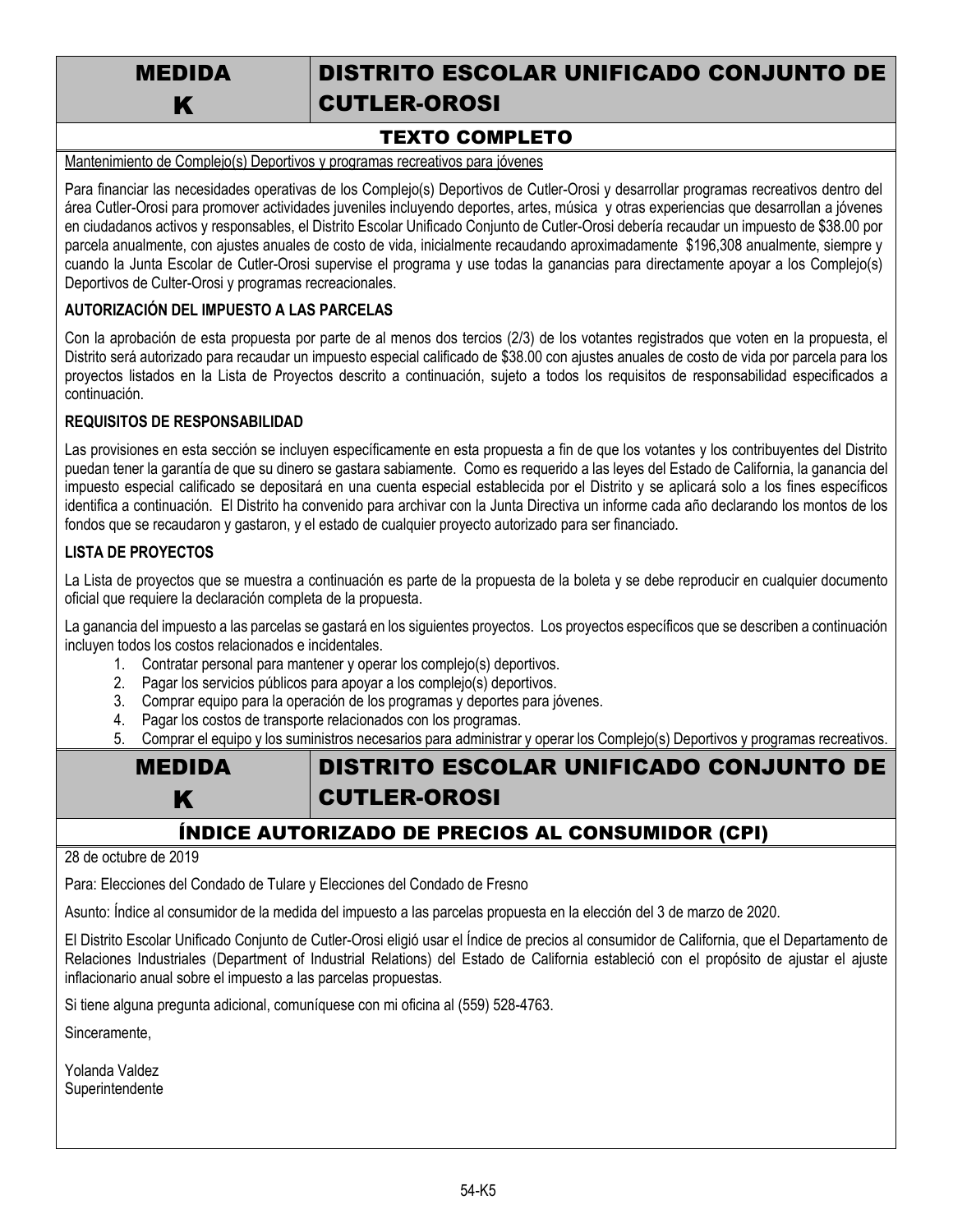| <b>MEASURE</b> |
|----------------|
| К              |

# CUTLER-OROSI JOINT UNIFIED SCHOOL DISTRICT

### ARGUMENT IN FAVOR

Great schools and great communities make a difference!

The Cutler-Orosi Joint Unified School District provides an outstanding education for students in Cutler-Orosi. In the last five years four district schools have been recognized as Model Schools from the State of California and the District has received recognition and media coverage for the highest graduation rates, A-G completion in Tulare County and for obtaining test scores in several grade levels above the State average.

There are many challenges in rural communities with no city government. Recreational facilities, organized youth sports and community events would be non-existent if it wasn't for the diligent vision and work of the Cutler-Orosi School Board of Education and staff. The District currently organizes and supports community youth sports, intramural events and provides facility accessibility to the community.

Your YES vote on Measure K would provide for community accessibility to the Cutler-Orosi Sports Complex(es) and future school recreational facilities. The parcel tax would:

- Hire staff to maintain and operate the Sports Complex(es)
- Pay for utilities in support of the Sports Complex(es)
- Purchase equipment for the operation of youth programs and sports in the Community
- Pay for transportation costs associated with programs
- Purchase necessary equipment and supplies to manage/operate the Sports Complex (es) and recreational programs.

Preparing all students for college, career, community and to be able to compete in a global economy is the vision we have for all students. Your support on Measure K is a smart investment for improving the educational system and community of Cutler-Orosi. High quality schools with high quality programs and facilities provides for a strong community, attracts new families, and enhances property value. The Parcel Tax will only cost each parcel owner \$3.16 monthly, which is \$38 yearly. Please vote YES on Measure K in March.

s/ Yolanda Valdez COJUSD Superintendent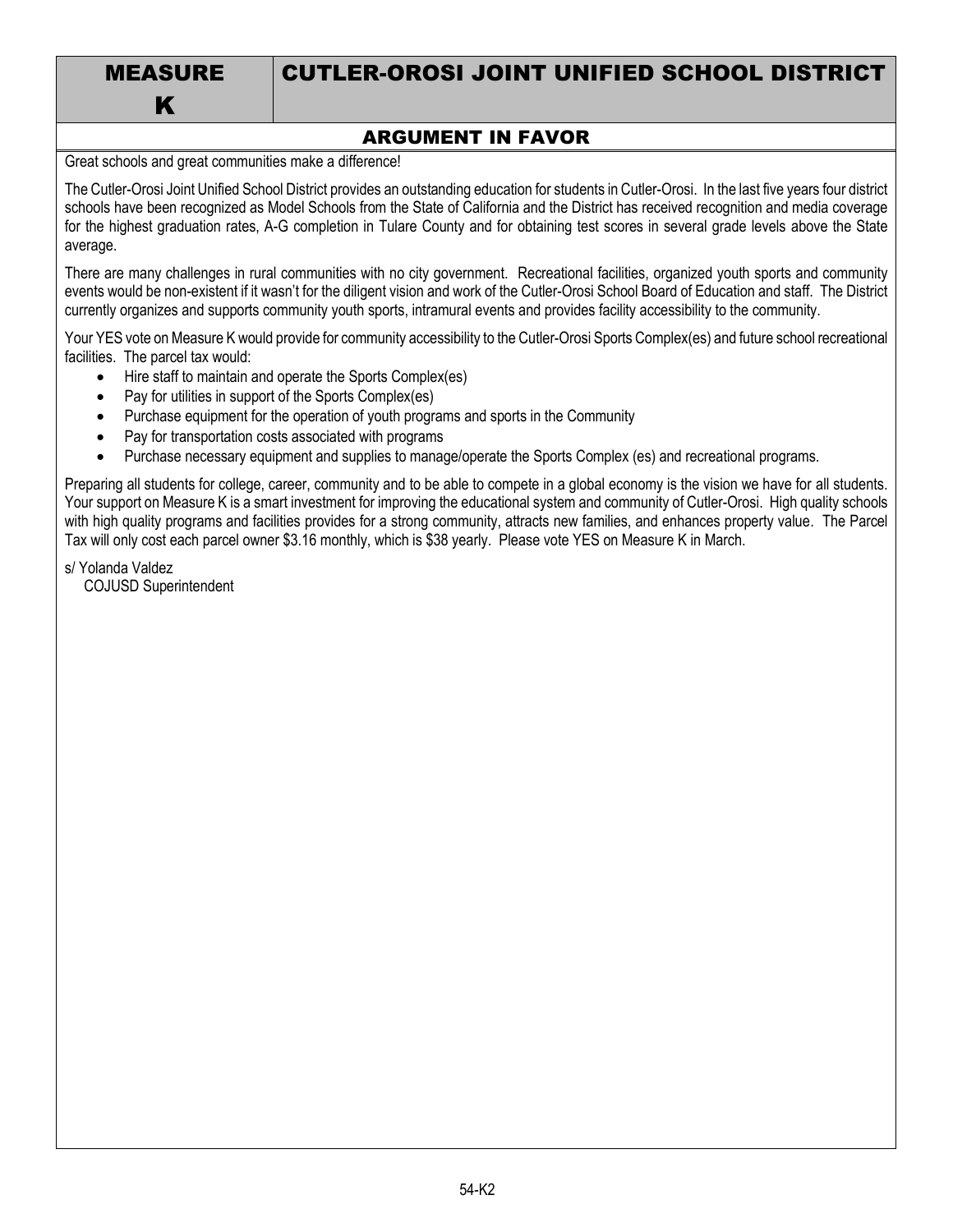MEDIDA K

# DISTRITO ESCOLAR UNIFICADO CONJUNTO DE CUTLER-OROSI

### ARGUMENTO A FAVOR

¡Las excelentes escuelas y comunidades marcan la diferencia!

El Distrito Escolar Unificado Conjunto de Cutler-Orosi proporciona una educación sobresaliente para los estudiantes de Cutler-Orosi. En los últimos cinco años, cuatro escuelas del distrito fueron reconocidas como escuelas modelo del estado de California, y el Distrito recibió el reconocimiento y la cobertura de los medios por haber obtenido las tasas más altas de graduación, por haber cumplido con A-G en el condado de Tulare y por haber obtenido puntajes en los exámenes por encima del promedio estatal en varios niveles de grados.

Existen muchos desafíos en las comunidades rurales sin un gobierno de la ciudad. Las instalaciones recreativas y los eventos deportivos y comunitarios organizados para jóvenes no existirían si no fuera por la visión y el trabajo diligentes de la Junta Escolar de Educación de Cutler-Orosi y el personal. Actualmente, el Distrito organiza y apoya deportes para jóvenes de la comunidad y eventos internos, y proporciona accesibilidad a las instalaciones de la comunidad.

Su voto SÍ a la Medida K proporcionaría acceso comunitario a los Complejo(s) Deportivos de Cutler-Orosi y a futuras instalaciones recreativas escolares. El impuesto a las parcelas haría:

- contratar personal para mantener y operar los complejo(s) deportivos
- pagar los servicios públicos para apoyar a los complejo(s) deportivos
- comprar equipo para la operación de los programas para jóvenes y deportes en la comunidad
- pagar los costos de transporte relacionados con los programas
- comprar el equipo y los suministros necesarios para administrar y operar los complejos deportivos y programas recreativos

Prepara a todos los estudiantes para el colegio, una carrera y comunidad para que puedan competir en una economía global es la visión que tenemos para todos nuestros estudiantes. Su apoyo a la Medida K es una inversión inteligente para mejorar el sistema educativo y la comunidad de Cutler-Orosi. Las escuelas de alta calidad con programas e instalaciones de alta calidad posibilitan una comunidad fuerte, atraen a nuevas familias y mejoran el valor de la propiedad. El impuesto a las parcelas únicamente le costará a cada propietario de parcela \$3.16 al mes, lo que representa \$38 al año. Por favor, vote SÍ a la Medida K en marzo.

f/ Yolanda Valdez

Superintendente del Distrito Escolar Unificado Conjunto de Cutler-Orosi (COJUSD)